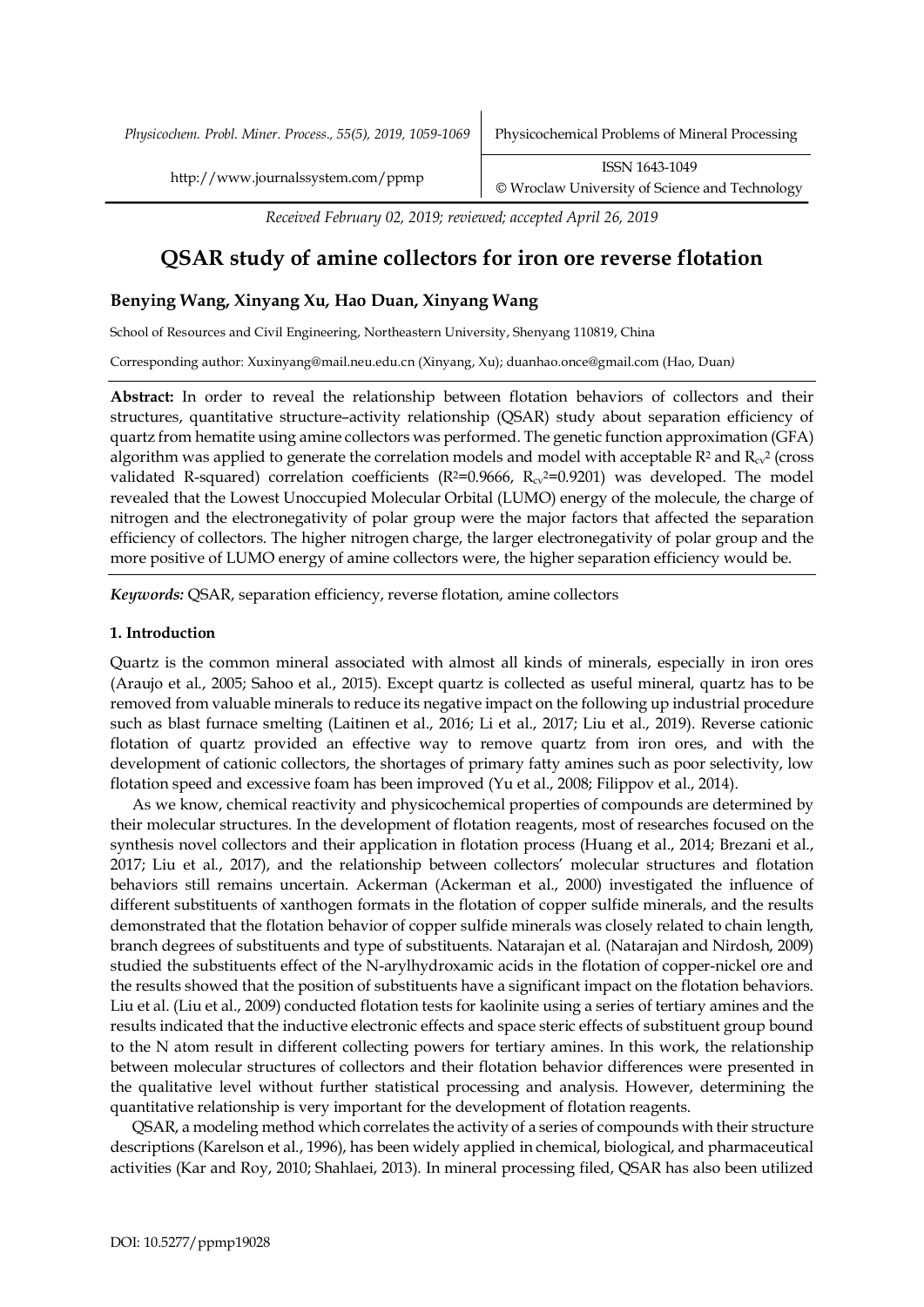to investigate the relationship between flotation performance and molecular structure of collectors. But most work conducted the QSAR research for sulfide mineral collectors (Natarajan and Nirdosh, 2003, 2006, 2008, 2009; Yang et al., 2012; Yang et al., 2018a). The QSAR study for oxide minerals collectors was relatively less (Natarajan et al., 2002; Yang et al., 2018b), especially for the amine collectors in oxide minerals flotation, Hu et al. (Hu et al., 2012) used 20 quaternary ammonium salts to explore the relationship between the collectors' structure and their selectivity in bauxite reverse flotation and established a robust model. And in Hu's study, all of the amine collectors they chosen were quaternary ammonium salts. Thus, in order to provide basic data for research in this field and enrich database of amine collectors, this work conducted the QSAR research of amine collectors (including primary amine, secondary amine, tertiary amine, quaternary ammonium salts and hydroxyl-alkyl amine) for oxide minerals. Besides, this work focused on the influence of polar groups (non-polar group was dodecyl to ensure the hydrophobicity (Somasundaran et al., 1964; Novich and Ring, 1985; de Medeiros and Baltar, 2018)) in the flotation separation of quartz and hematite, which provided an insight into the design high efficient polar group of amine collectors for hematite reverse flotation.

# **2. Materials and methods**

# **2.1. Materials and reagents**

Samples of quartz and hematite were obtained from Qidashan Iron Mine, Liaoning province of China. The samples were carefully hand-picked, crushed, and ground in a laboratory porcelain mill. Then the samples were wet-sieved to obtain the -0.074 mm fraction, then the samples were further purified by shaking table. Besides, the quartz particles were leached with hydrochloric acid for three times, once every 24 h. Chemical compositions of hematite and quartz samples were listed in Table 1, and the purities of hematite and quartz were 98.14% and 99.18%, respectively. The X-ray diffraction pattern results (Fig. 1) confirmed that the main minerals in pure samples are hematite and quartz. Therefore, the samples were sufficiently pure to meet the requirement for experiments.



Table 1. Chemical compositions of pure minerals (wt%)

Fig. 1. X-ray diffraction spectra of hematite (a) and quartz (b)

The detailed information about collectors used in this experiment were given in Table 2. 1- (Dodecylamino)-2-propanol (DAP), N,N-Bis (2-hydroxypropyl) dodecylamine (NNHPA) and Bis (2 hydroxy-3-chloropropyl) dodecylamine (HCA) were synthesized in laboratory (Liu et al., 2016; Liu et al., 2017; Liu et al., 2018). Besides, the other seven collectors as Dodecylamine (DDA), N-Methyl-Ndodecylamine (NMDA), N,N-Dimethyl -N-dodecylamine (NNDDA), Dodecyltrimethylammonium chloride (DTAC), Dodecyl trimethyl ammonium bromide (DTAB), Dodecyl ethyl dimethyl ammonium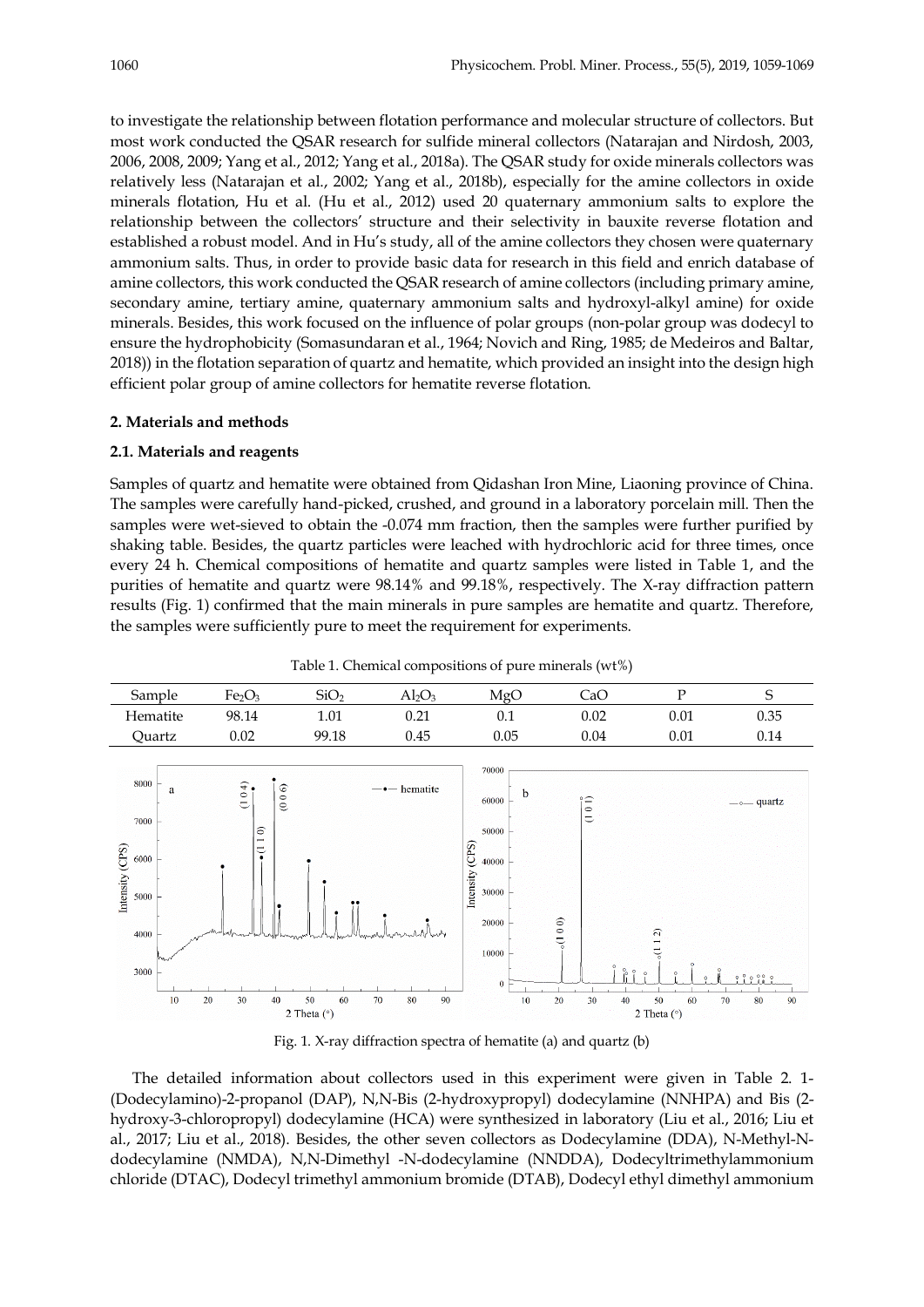bromide (DEDAB), N,N-Bis (2-hydroxyethyl) dodecylamine (NNHEA) with more than 97% analytical purities were purchased from J&K Scientific Co. Ltd. HCl and NaOH solutions with a concentration of 0.1 mol/L were used as pH regulator. Deionized water was used in all experiments.

#### **2.2. Micro-flotation**

Single mineral flotation tests were conducted in a 40 mL XFG II flotation cell (Jilin Prospecting Machinery Factory, China). In Single mineral flotation test, 2.0 g mineral samples were placed in the cell with 30 mL deionized water. After that, the pulp was stirred for 2 min with the agitator speed of 1800 rpm. Then, pH regulator and collector were added into the pulp in sequence. Conditioning time of each reagent was 2 min, and the flotation time was 5 min. For the artificially mixed mineral separation tests, 2 g samples (1.2 g hematite and 0.8 g quartz) was mixed with 30 mL deionized water in the flotation cell. The subsequent steps were the same as in the single mineral flotation test. Both concentrates and tailings were filtered, dried, weighted and assayed to calculate the yield, recovery and grade.

#### **2.3. Structure parameter calculation**

The Quantum parameter calculations were performed by DMol3 module in Materials Studio 6.0 (2012). The computation was based on Perdew-Burke-Ernzerhof correlation (PBE) of non-local gradientcorrected exchange-correlation functionals (GGA). All Electron Relativistic was chosen for the core treatment and the basic set was Double Numerical plus d-functions (DND). For self-consistent electronic minimization, the Pulay density mixing method was used with a SCF convergence tolerance of 1.0×10- 6. And convergence criteria fixed for the energy, maximum force and maximum displacement tolerance were 1.0×10-5 Ha, 0.002 Ha/Å and 0.005 Å, respectively (Hammer et al., 1999). Topological indices were 2D descriptors based on graph theory concepts, and they were calculated by the theoretical formulas which programmed in QSAR module of Materials Studio. Parts of physicochemical parameters of collectors were calculated by the QSAR module in Materials Studio, and the others were calculated by theoretical formulas.

#### **2.4. QSAR model building**

In this study, the Genetic Function Approximation (GFA) algorithm was applied to build the QSAR models for its overfitting resistance, accuracy and celerity compared with other methods (Rogers and Hopfinger, 1994; Shi et al., 1998; Sivakumar et al., 2007; Khaled, 2011). The population and maximum generations were 200 and 5000, respectively. Friedman lack-of-fit measure (Friedman LOF) was used to evaluate the quality of model, and the smoothness parameter was 0.5.

#### **3. Results and discussion**

## **3.1 Separation efficiency calculation**

Flotation is a separation process, and recovery (ε), grade (β) and yield (γ) were frequently used to assessment the flotation behaviors, but it's incomplete to judge flotation process using one single parameter. Thus, we chose separation efficiency (SE), a comprehensive parameter to evaluate separation behaviors, as the dependent variable in QSAR models building. And it was calculated by Eq. (1) (Hancock, 1920).

$$
SE = \frac{\varepsilon - \gamma}{\beta_{max} - \alpha} \beta_{max} \tag{1}
$$

where  $\varepsilon$  is the recovery of concentrate,  $\gamma$  is the yield of concentrate,  $\alpha$  is the iron grade of the artificial ore, and  $β<sub>max</sub>$  (70%) is maximum grade of concentrate.

According to the single mineral flotation results, as shown in Fig. 2 and 3, ten amine collectors both exhibited good floatability for quartz with the increasing dosage of collectors, while the recovery for hematite varied from different collectors. When the dosage increased to 16 mg/L, the recovery of quartz showed little variation. And at neutral environment, quartz could be easily floated by ten amine collectors. Base on the single mineral flotation results, the artificially mixed minerals separation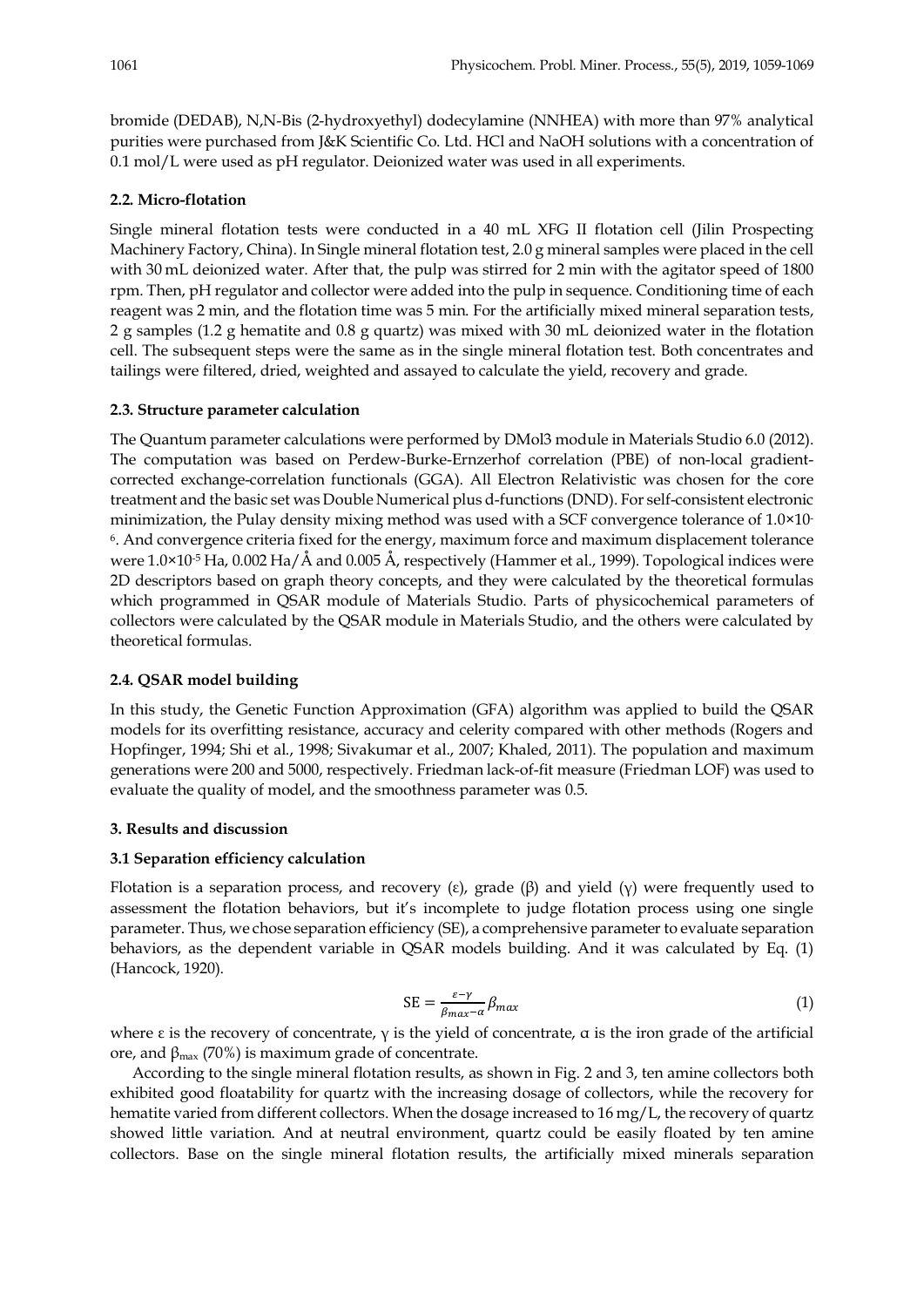experiments were conducted with collector concentration of 16 mg/L at natural slurry pH and the separation results and corresponded SE values are shown in Table 2.



Fig. 2. Recovery of quartz and hematite as a function of dosage



Fig. 3. Recovery of quartz and hematite as a function of pH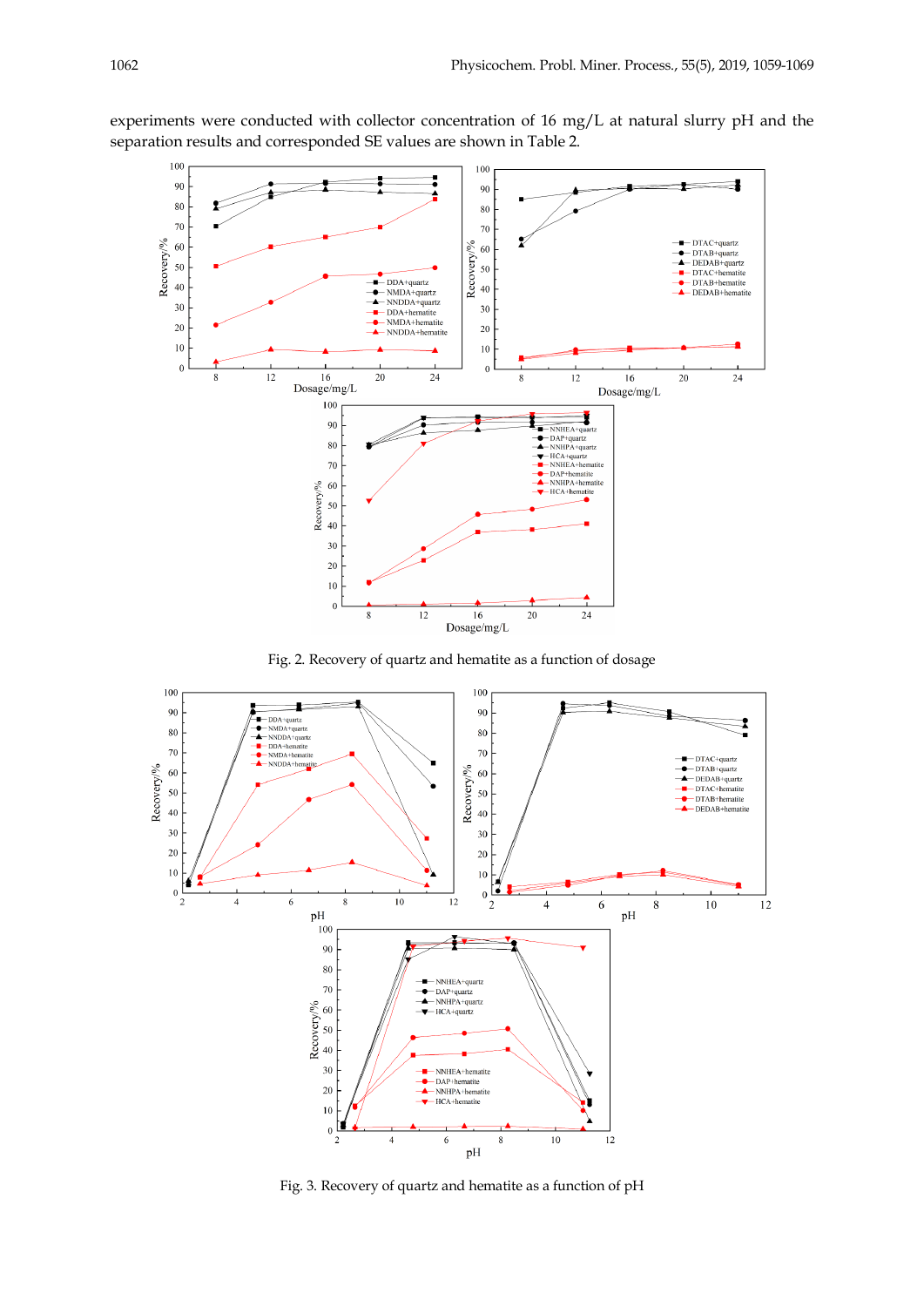| Collectors                                                                                             | abbreviation                  | $\alpha$ /% | $\beta$ /% | $\gamma/\, \%$ | $\epsilon$ /% | $SE/$ % |
|--------------------------------------------------------------------------------------------------------|-------------------------------|-------------|------------|----------------|---------------|---------|
| H <sub>2</sub> )<br>ΝH <sub>2</sub><br>Ηz                                                              | $\rm DDA$                     | 41.25       | 62.09      | 33.91          | 51.04         | 41.71   |
| CH <sub>3</sub><br>CH <sub>2</sub> ) $_{11}$                                                           | $\ensuremath{\text{NMDA}}$    | 41.27       | 66.85      | 40.30          | 65.28         | 60.86   |
| Ή3<br>$(CH_2)$ $11$<br>CH <sub>3</sub>                                                                 | $\ensuremath{\mathsf{NNDDA}}$ | 41.26       | 66.20      | 52.75          | $84.64\,$     | 77.67   |
| ÇН3<br>CH <sub>3</sub><br>$Cl -$<br>${\sf H}_3$<br>(CH <sub>2</sub> ) <sub>11</sub><br>CH <sub>3</sub> | $\ensuremath{\mathsf{DTAC}}$  | 41.25       | 65.42      | 53.78          | 85.29         | 76.72   |
| ÇН3<br>CH <sub>3</sub><br>$Br -$<br>(CH <sub>2</sub> ) <sub>11</sub><br>CН                             | DTAB                          | 41.23       | 64.33      | 57.06          | 89.03         | 77.79   |
| СHз<br>CH <sub>3</sub>                                                                                 | DEDAB                         | 41.23       | 64.30      | 57.57          | 89.78         | 78.37   |
| ЮH<br>ОH<br>(CH $_2)$ $_1$                                                                             | $\ensuremath{\mathrm{NNHEA}}$ | 41.34       | 65.92      | 53.68          | 85.60         | 77.96   |
| ΟH<br>CΗ,<br>$(CH_2)$ $\tilde{11}$                                                                     | $\ensuremath{\mathsf{DAP}}$   | 41.45       | 64.40      | 39.93          | 62.04         | 54.21   |
| OН<br>QН<br>CH3<br>(CH $_2$ ) $_{11}$                                                                  | $\ensuremath{\mathrm{NNHPA}}$ | 41.29       | 64.65      | 57.49          | 90.02         | 79.31   |
| $(CH_2)_{11}$<br>CI<br>OН<br>CI<br>ОH                                                                  | $_{\rm HCA}$                  | 41.25       | 60.58      | 29.19          | 42.87         | 33.31   |

Table 2. Separation results of artificially mixed minerals and SE values

Although the above collectors have same non-polar group, dodecyl, the separation results were different due to the different configuration of polar group. When the hydrogen of amine group (DDA) substituted by methyl (structures like NMDA and NNDDA), the SE value increased with the branching degrees increased. In the case of DAP and NNHPA, when the substitute group, isopropyl, increased from one (DAP) to two (NNHPA), the SE value raised from 54.21% to 79.31%, which also indicated that the SE was closely related to branch degrees. When NNHEA, DAP, NNHPA and HCA used as collector, the SE value was significant changed, which indicated that the introduced functional group have a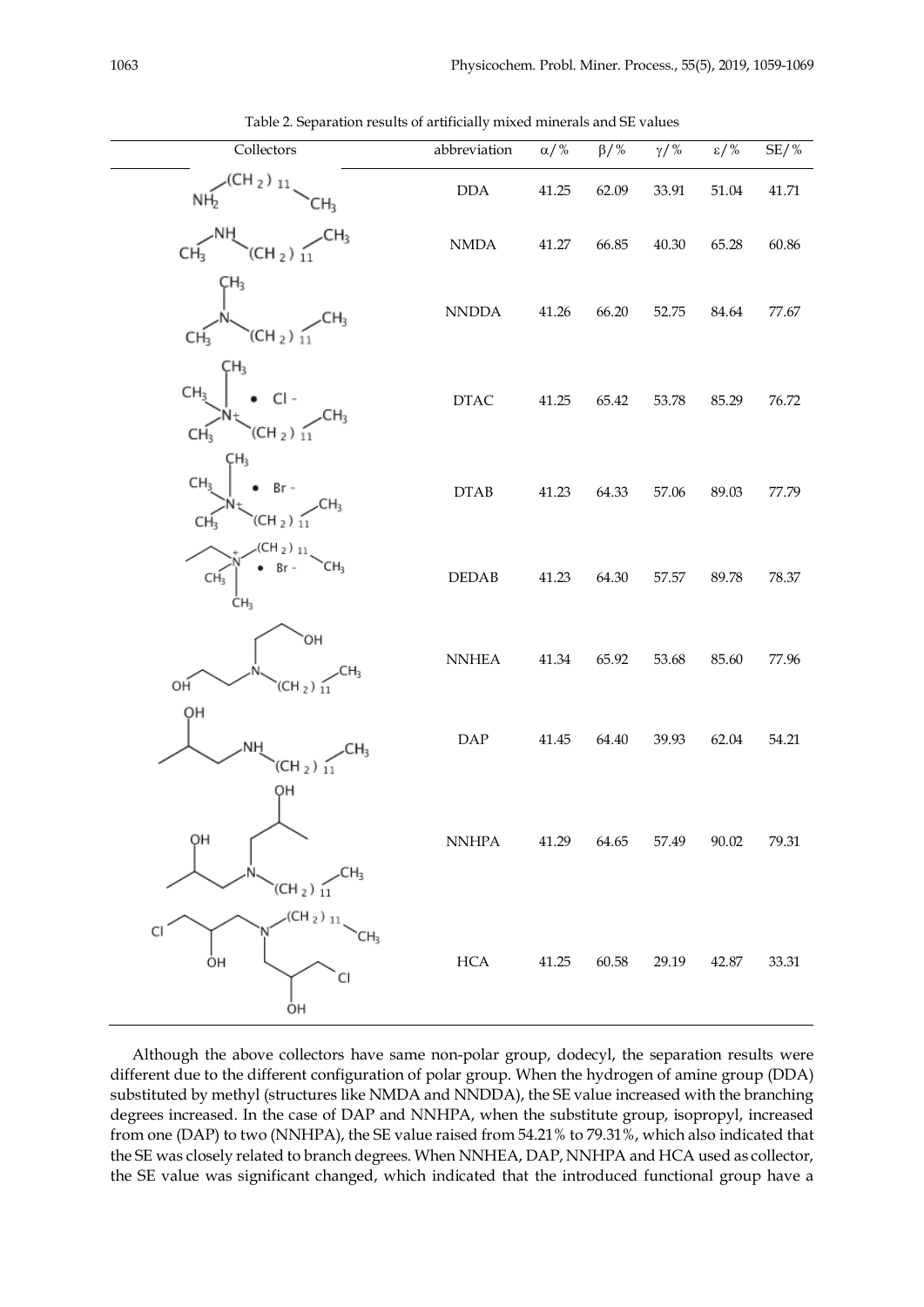prominent influence on the separation results. In summary, both of the branching degrees of polar group and the functional group have significant effect on separation efficiency. To determine the quantitative relationship between collectors' molecular structure and their separation efficiency, the structure parameters of collectors were calculated for develop of QSAR model.

#### **3.2. Structure parameter calculation**

Choosing the appropriate parameters in QSAR model building determined whether the QSAR models could support the follow-up researches. Thus, it is essential to select proper structure parameters in QSAR model building process (Mansouri et al., 2013; Shahlaei, 2013).

The flotation results revealed that the separation efficiency was closely related to the structure of molecule. Molecular connectivity index  $(\alpha \chi)$ , valence connectivity index  $(\alpha \delta \gamma)$ , shape index ( $\alpha$ K) and its amendment (<sup>n</sup>K<sup>v</sup>) can characterize the molecular structure very well in numerical form (Randic, 1975; Devillers and Balaban, 2000; Todeschini and Consonni, 2008). And they had been widely utilized in QSAR research of flotation (Natarajan et al., 2002; Hu et al., 2012), thus, these topological indices were chosen for QSAR model building in our work. The calculation results are shown in Table 3.

Quantum parameters revealed the inner molecular structure in a more accurate form (Karelson et al., 1996). HOMO (highest occupied molecular orbital) and LUMO (lowest unoccupied molecular orbital) energy are associate with chemical reactivity and band gap (HOMO-LUMO) is an important stability index, and both of them have been widely used to explain flotation behaviors (Ahamad et al., 2010; Liu et al., 2013). The charge of nitrogen revealed the strength of electrostatic adsorption between collectors and minerals (Liu et al., 2015). Dipole moment  $(\mu)$  and molecular force field parameters (energy parameters) were also frequently used to explain flotation results and had been widely applied in QSAR researches (Eroglu and Türkmen, 2007; Diao et al., 2010). Thus, these quantum parameters were chosen as structure descriptions and the corresponding calculation results are shown in Table 4.

The formation of hydrogen bond has a significant influence on the adsorption between amine collectors and minerals (Gao et al., 2015). Thus, HBA (Hydrogen Bond Acceptor) and HBD (Hydrogen Bond Donor) were chosen as physicochemical parameters in QSAR model and they were calculated in QSAR module. HLB (Hydrophilic lipophilic balance) and log P (Octanol-Water Partition Coefficient) provided an insight into the hydrophobic of collectors (Vaziri Hassas et al., 2014; Deng et al., 2016; Wang et al., 2018). log P was calculated in QSAR module, and HLB was calculated by Eq. (2) (Liu et al., 2018). Electronegativity of group  $(x_g)$  was closely related to the flotation efficiency and it was calculated by Eq. (3) and (4) (Wilmshurst, 1957). Other geometrical parameters, such as surface area, molecular density, and molecular volume et al. could characterize the molecular structure in macroscopic level. These properties affected the flotation behavior and had been widely used in QSAR model building (Basak et al., 1997) and they were calculated in QSAR module. The calculation results are shown in Table 5.

HLB = 
$$
\frac{\Sigma(hydrophilic group index)}{\Sigma(hydrophobic group index)} \times 10
$$
 (2)

$$
x_g = 0.31 \frac{n^* + 1}{r} + 0.5 \tag{3}
$$

$$
n^* = (n-p) + 2m \frac{x_A}{x_A + x_B} + s \frac{x_A}{x_A + x_B}
$$
 (4)

where hydrophilic/hydrophobic group index were obtained from Wang's research (Wang et al., 1996; Liu et al., 2018),  $x_g$  was electronegativity of group, n<sup>\*</sup> was the actual valence electrons of A in the AB bond, r was the covalent radius of A atom, n was the valence electrons of A atom, p was the electron number bonded by B atom, m was the number of bonding electrons between A and B atom, s was the number of resonance, xA and xB was the pauling electronegativity of A and B, respectively (Wilmshurst, 1959; Wang et al., 1996).

# **3.3. Model building and validation**

GFA algorithm was employed to complete statistical analysis, nine of collectors were used as training set to build models and DTAB was used to test the predictive ability of the models. The best model built by GFA method was listed below.

$$
SE = 30.3381X1 + 145.2632X2 + 22.6595X3 - 58.3151
$$
\n(M1)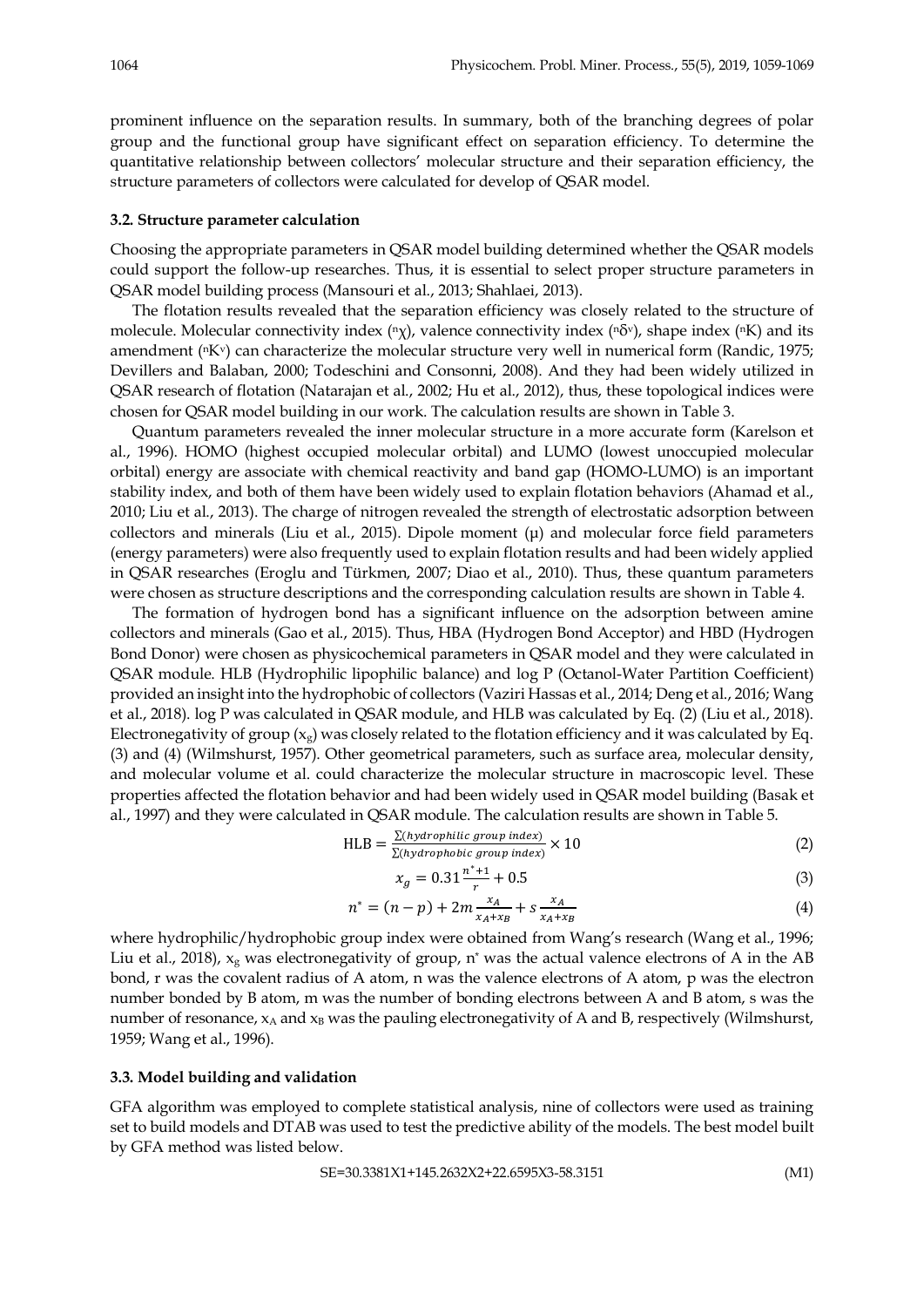| collectors  | <b>DDA</b> | <b>NMDA</b> | <b>NNDDA</b> | <b>DTAC</b> | <b>DTAB</b> | <b>DEDAB</b> | <b>NNHEA</b> | DAP   | <b>NNHPA</b> | <b>HCA</b> |
|-------------|------------|-------------|--------------|-------------|-------------|--------------|--------------|-------|--------------|------------|
| $\rm ^{1}K$ | 13.00      | 14.00       | 15.00        | 16.00       | 16.00       | 17.00        | 19.00        | 17.00 | 21.00        | 23.00      |
| 2K          | 12.00      | 13.00       | 12.07        | 10.17       | 10.17       | 11.11        | 16.06        | 14.06 | 14.92        | 16.84      |
| ${}^{3}K$   | 12.00      | 13.09       | 14.00        | 15.07       | 15.07       | 12.25        | 14.22        | 16.00 | 16.20        | 15.28      |
| 1Kv         | 12.96      | 13.96       | 14.96        | 15.96       | 15.96       | 16.96        | 18.88        | 16.92 | 20.88        | 23.46      |
| 2Kv         | 12.00      | 13.00       | 12.03        | 10.14       | 10.14       | 11.07        | 15.94        | 13.98 | 14.80        | 17.29      |
| 3Kv         | 12.00      | 13.05       | 14.00        | 15.04       | 15.04       | 12.21        | 14.10        | 15.92 | 16.08        | 15.71      |
| ${}^0X$     | 9.78       | 10.48       | 11.36        | 12.28       | 12.28       | 12.99        | 14.18        | 12.77 | 15.92        | 17.34      |
| ${}^1x$     | 6.41       | 6.91        | 7.27         | 7.56        | 7.56        | 8.12         | 9.35         | 8.27  | 10.06        | 11.13      |
| $2\chi$     | 4.18       | 4.54        | 5.36         | 6.49        | 6.49        | 6.45         | 6.41         | 6.07  | 8.10         | 8.33       |
| $0\delta v$ | 9.36       | 10.28       | 11.23        | 12.23       | 12.23       | 12.93        | 12.95        | 12.01 | 14.69        | 16.37      |
| $1\delta v$ | 6.12       | 6.56        | 6.92         | 7.36        | 7.36        | 7.94         | 8.29         | 7.66  | 9.14         | 10.41      |
| $2\delta v$ | 3.97       | 4.29        | 4.99         | 6.20        | 6.20        | 6.16         | 5.47         | 5.24  | 6.64         | 7.18       |
|             |            |             |              |             |             |              |              |       |              |            |

Table 3. The topological indices used in the construction of QSAR models

Table 4. The quantum parameters used in the construction of QSAR models

| collectors         | <b>DDA</b> | <b>NMDA</b> | <b>NNDDA</b> | <b>DTAC</b> | <b>DTAB</b> | <b>DEDAB</b> | <b>NNHEA</b> | DAP                    | <b>NNHPA</b> | <b>HCA</b>               |
|--------------------|------------|-------------|--------------|-------------|-------------|--------------|--------------|------------------------|--------------|--------------------------|
| <b>HOMO</b>        | $-5.20$    | $-4.87$     | $-4.72$      | $-3.93$     | $-3.79$     | $-3.71$      | $-4.63$      | $-5.41$                | $-4.85$      | $-5.41$                  |
| <b>LUMO</b>        | 1.30       | 1.38        | 1.41         | $-0.02$     | $-0.02$     | $-0.02$      | 0.84         | 1.02                   | 0.59         | $-0.85$                  |
| Band gap           | 6.50       | 6.25        | 6.13         | 3.92        | 3.57        | 3.69         | 5.47         | 6.43                   | 5.44         | 4.56                     |
| Binding            | $-6.00$    | $-6.45$     | $-6.90$      | $-7.51$     | $-7.48$     | $-7.95$      | $-8.15$      | $-7.55$                | $-9.08$      | $-9.01$                  |
| electrostatic      | 17.43      | 18.06       | $-6.42$      | $-35.92$    | $-30.47$    | $-16.91$     | 29.15        | $\sim$                 | $-35.06$     | 41.08                    |
| van der            | 2.16       | 3.61        | 7.25         | 32.68       | 23.96       | 25.16        | 10.47        | $\sim$ $\sim$<br>12.13 | 14.77        | 20.97                    |
| Non band           | 19.59      | 21.67       | 0.83         | $-3.25$     | $-6.52$     | 8.25         | 39.62        | $-0.50$                | $-20.30$     | 62.97                    |
| Bond energy        | 3.74       | 3.47        | 3.68         | 14.76       | 14.78       | 17.46        | 17.28        | 11.15                  | 23.47        | 23.04                    |
| Torsion            | 0.12       | 0.18        | 0.29         | 0.24        | 0.18        | 0.21         | 1.36         | 0.35                   | 1.94         | 2.37                     |
| Angle              | 10.44      | 10.28       | 12.17        | 13.81       | 13.26       | 17.46        | 17.28        | 11.15                  | 23.47        | 23.04                    |
| Valence            | 14.30      | 13.93       | 16.14        | 28.81       | 28.22       | 34.97        | 26.03        | 16.74                  | 34.80        | 34.66                    |
| Total energy       | $-529$     | $-568$      | $-608$       | $-1109$     | $-3216$     | $-3255$      | $-837$       | $-722$                 | $-916$       | $\overline{\phantom{a}}$ |
| $\mu$              | 0.57       | 0.37        | 0.21         | 5.09        | 5.42        | 5.36         | 0.46         | 1.16                   | 1.42         | 1000<br>1.27             |
| $\mu_x$            | $-0.17$    | 0.34        | 0.18         | 0.58        | 0.61        | 0.75         | $-0.09$      | 0.45                   | 1.31         | 1.11                     |
| $\mu_{y}$          | 0.34       | $-0.08$     | $-0.11$      | $-0.86$     | $-0.94$     | $-0.40$      | $-0.11$      | $-0.66$                | 0.49         | 0.39                     |
| $\mu_{z}$          | $-0.43$    | $-0.13$     | $-0.03$      | $-4.98$     | $-5.30$     | $-5.29$      | 0.44         | $-0.84$                | 0.26         | $-0.49$                  |
| Atom charge<br>(N) | $-0.23$    | $-0.16$     | $-0.10$      | 0.11        | 0.11        | 0.10         | $-0.08$      | $-0.14$                | $-0.08$      | $-0.07$                  |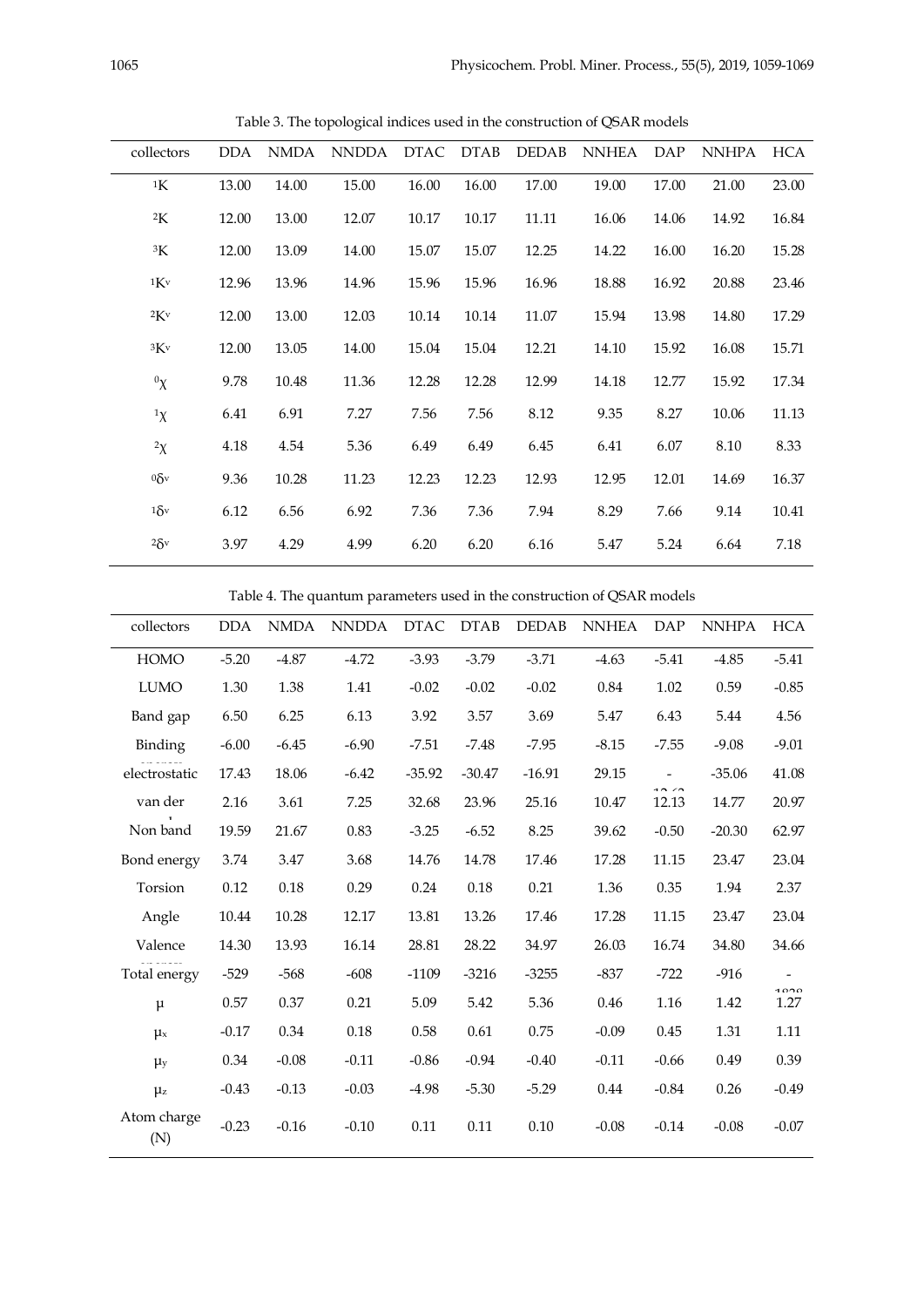| collectors                     | <b>DDA</b> | <b>NMDA</b> | <b>NNDDA</b> | <b>DTAC</b> | <b>DTAB</b> | <b>DEDAB</b> | <b>NNHEA</b> | <b>DAP</b> | <b>NNHPA</b> | <b>HCA</b> |
|--------------------------------|------------|-------------|--------------|-------------|-------------|--------------|--------------|------------|--------------|------------|
| <b>HLB</b>                     | 2.92       | 2.69        | 2.50         | 13.12       | 12.35       | 11.34        | 8.44         | 5.67       | 7.50         | 7.38       |
| $\chi_{\rm g}$                 | 3.99       | 4.48        | 4.63         | 5.26        | 5.26        | 5.44         | 5.50         | 4.79       | 5.64         | 5.66       |
| log P1                         | 4.41       | 4.49        | 5.13         | 3.28        | 3.28        | 3.82         | 2.48         | 3.32       | 3.17         | 4.33       |
| log P2                         | 3.77       | 4.17        | 4.53         | 4.06        | 4.06        | 4.40         | 3.65         | 4.13       | 4.47         | 5.20       |
| <b>HBD</b>                     | 2.00       | 1.00        | 0.00         | 0.00        | 0.00        | 0.00         | 2.00         | 2.00       | 2.00         | 2.00       |
| <b>HBA</b>                     | 1.00       | 1.00        | 1.00         | 0.00        | 0.00        | 0.00         | 3.00         | 2.00       | 3.00         | 5.00       |
| Molecular                      | 226.6      | 243.4       | 261.4        | 300.8       | 306.3       | 322.9        | 311.2        | 285.3      | 345.8        | 374.0      |
| Molecular                      | 0.82       | 0.82        | 0.82         | 0.88        | 1.01        | 1.00         | 0.88         | 0.85       | 0.87         | 0.99       |
| Surface area                   | 309.2      | 325.8       | 349.8        | 400.0       | 404.2       | 421.9        | 415.0        | 382.8      | 459.0        | 492.1      |
| Connoly                        | 277.1      | 296.7       | 312.1        | 346.8       | 351.9       | 365.8        | 365.1        | 343.1      | 393.9        | 422.9      |
| Connoly<br>surface<br>occupiod | 245.9      | 260.7       | 278.5        | 319.1       | 327.3       | 343.8        | 333.3        | 303.0      | 370.3        | 403.1      |

Table 5. The physicochemical parameters used in the construction of QSAR models

Note: log P1 and log P2 was calculated using two different methods.

 $R^2 = 0.9666 R_{ad}^2 = 0.9461 R_{CV}^2 = 0.9201 F = 81.8731$ 

where X1 is LUMO energy of the collector, X2 is the charge of nitrogen, X3 is the electronegativity of group.

R-squared (R<sup>2</sup>), Adjusted R-squared (R<sub>ad</sub><sup>2</sup>), Cross validated R-squared (R<sub>cv</sub><sup>2</sup>) and F-value were frequently used to measurement the fitness and prediction ability of the model in statistics study (Sabljic, 2001; Hu et al., 2012). In general, the closer of R2 value to 1, the better fitness of the model would be. The similarity between  $R^2$  and  $R_{ad}^2$  indicates that the number of independent variables is suitable. F means the significance level of the model.  $R_{cv}^2$  shows the predict ability of the model. The model is identified to have good predict ability when the  $R_{c*v*}$  value of the model more than 0.6. In our study,  $R^{2}=0.9666$  and  $R_{cv}$ <sup>2</sup>=0.9201 indicated that M1 was well fitted and had good predict ability. The F value of model was far bigger than threshold value (5.636), which meant the significance of M1 was very well.

To further validate the fitness and predict ability of M1, the correlation between experimental SE value and calculated SE based on M1 is shown in Fig. 4.



Fig. 4 Fitted curve between experimental and calculated SE values (Y=0.96662X+2.5151, Error=0.0679, SD=4.5301, R=0.9619)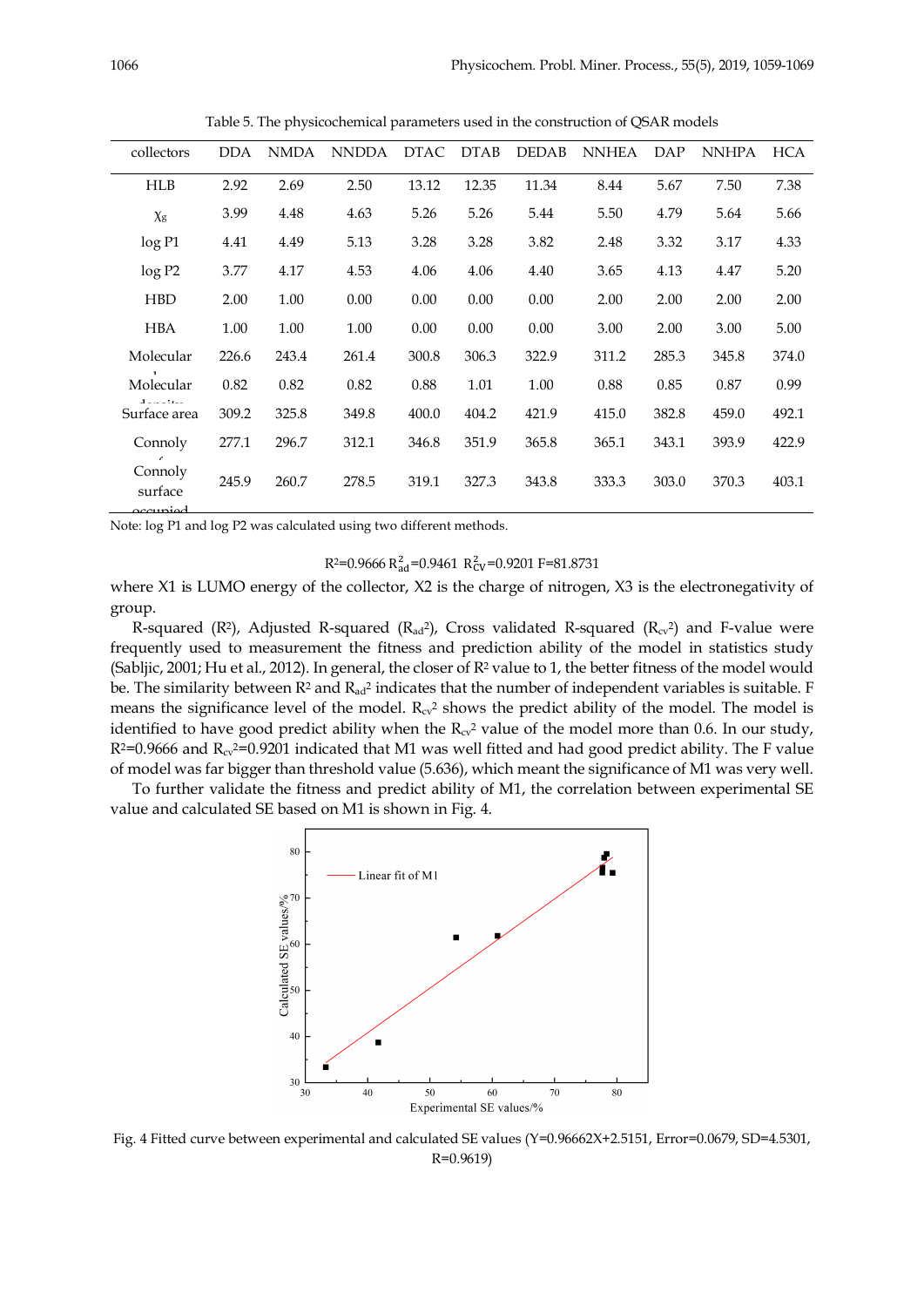where Y and X are denoted as calculated and experimental SE values, respectively. Error referred to the difference between the average value of y and that of x multiplied with the regression coefficient, R was the linear relativity index, SD was the standard deviation used to measure the dispersion degree of a set of data values. In statistics, the closer to zero of the error and SD, the better the fitness of the curve would be. The fitted curve in Fig. 4 indicated that the M1 was well fitted and had the good predict ability, which in consistence with the statistics analysis of M1.

A credible and reliable QSAR model requires not only the high fitting of internal data but also the accurate prediction of external data. However, in the mineral processing field, there was not enough data to establish such a database. For this reason, on the premise of the essential data to establish the QSAR model, DTAB was extracted for the external test of the M1. The predicted SE value for DTAB was 76.20% and the experimental value was 77.79%, which indicated that the predicted SE and the experimental SE were in good consistence.

#### **3.4. Interpretation of QSAR model**

M1 demonstrated that the LUMO energy of the molecule, the charge of nitrogen and the electronegativity of polar group were positive correlated with SE. It seems a bit of surprising that LUMO energy is related to SE because HOMO energy is usually used to evaluate the flotation behaviors (Deng et al., 2017). In general, high HOMO energy means the molecule is easily to lose its electrons, while high LUMO energy means that the molecule is hard to gain electrons. The adsorption of amine collectors to minerals surface is mainly through electrostatic force and hydrogen bond force (Li et al., 2017; Liu et al., 2017). That is, the higher LUMO energy means that the collectors are more likely to be positive charged and adsorb on the negative charged quartz surface. The strength of electrostatic attraction force is directly influenced by the charge of nitrogen in the molecule (Zhu et al., 2016; Zhang et al., 2017). The high charge of nitrogen may induce the electrostatic repulsion between the collectors and hematite, thus improve the selectivity of collectors. The total free energy change  $(\Delta E)$  in the flotation process can be expressed by Eq. (5).  $\Delta E_{\text{non-polar}}$  can be expressed by Eq. (6). When the physical adsorption is dominated in the flotation process,  $\Delta E_{polar}$  can be defined as Eq. (7) (Wang et al., 1996). In this study, the non-polar of all collectors were dodecyl. Therefore,  $\Delta E_{\text{non-polar}}$  of the collectors are equal and  $\Delta E$  has a positive correlation with the electronegativity of group. Thus, the high value of the electronegativity of group benefits the flotation process.

$$
\Delta E = \Delta E_{\text{non-polar}} + \Delta E_{\text{polar}} \tag{5}
$$

$$
\Delta E_{\text{non-polar}} = n\omega \tag{6}
$$

$$
\Delta E_{\text{polar}} = a(x_g - x_m)^2 + b \tag{7}
$$

where  $\Delta E_{\text{non-polar}}$  is the free energy change of non-polar group and  $\Delta E_{\text{polar}}$  is the free energy change of polar group, n is the number of methylene in the straight alkyl chain and ω is the energy of methylene,  $x_g$  is the electronegativity of group,  $x_m$  is the electronegativity of the atom in the flotation minerals, both a and b are the constants.

#### **4. Conclusions**

The QSAR research about the separation efficiency of amine collectors and their molecular structures in flotation separation of quartz from hematite was performed with GFA algorithm. According to the statistical analysis and external validation, the model was confirmed to be convincible and reliable. LUMO energy of the molecule, the charge of nitrogen, and the electronegativity of polar group were positive correlated with the separation efficiency based on the analysis of the model.

#### **Reference**

ACKERMAN, P.K., HARRIS, G.H., KLIMPEL, R.R., APLAN, F.F., 2000. *Use of xanthogen formates as collectors in the flotation of copper sulfides and pyrite*. Int. J. Miner. Process. 58, 1-13.

AHAMAD, I., PRASAD, R., QURAISHI, M.A., 2010. *Thermodynamic, electrochemical and quantum chemical investigation of some Schiff bases as corrosion inhibitors for mild steel in hydrochloric acid solutions*. Corros. Sci. 52, 933- 942.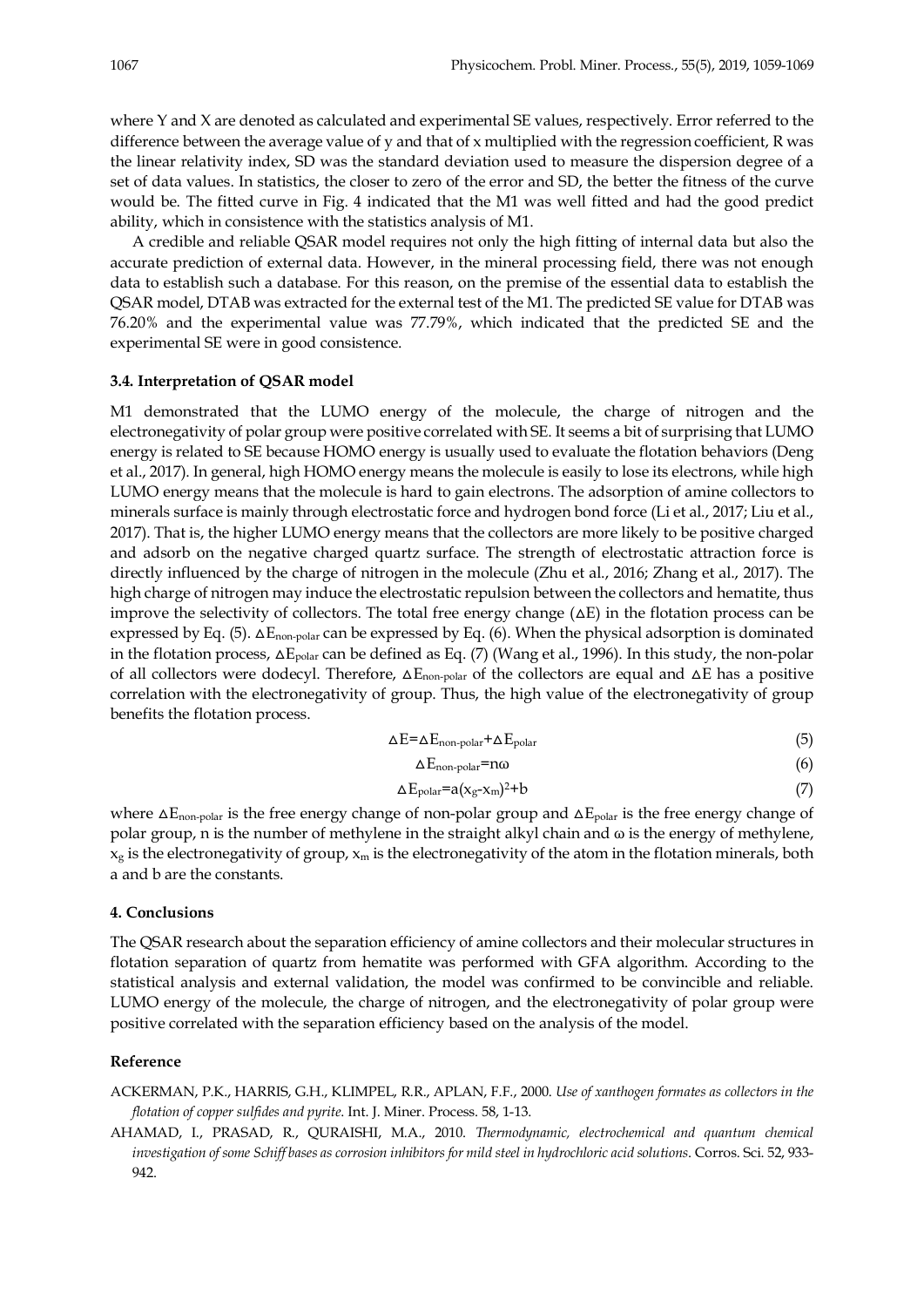ARAUJO, A.C., VIANA, P.R.M., PERES, A.E.C., 2005. *Reagents in iron ores flotation*. Miner. Eng. 18, 219-224.

- BASAK, S.C., GUTE, B.D., GRUNWALD, G.D., 1997. *Use of topostructural, topochemical, and geometric parameters in the prediction of vapor pressure: A hierarchical QSAR approach*. J. Chem. Inf. Comp. Sci. 37, 651-655.
- BREZANI, I., SKVARLA, J., SISOL, M., 2017. *Reverse froth flotation of magnesite ore by using (12-4-12) cationic gemini surfactant*. Miner. Eng. 110, 65-68.
- DE MEDEIROS, A.R.S., BALTAR, C.A.M., 2018. *Importance of collector chain length in flotation of fine particles*. Miner. Eng. 122, 179-184.
- DENG, L., ZHAO, G., ZHONG, H., WANG, S., LIU, G., 2016. *Investigation on the selectivity of N-((hydroxyamino) alkyl) alkylamide surfactants for scheelite/calcite flotation separation*. J. Ind. Eng. Chem. 33, 131-141.
- DEVILLERS, J., BALABAN, A.T., 2000. *Topological indices and related descriptors in QSAR and QSPAR*. CRC Press.
- DIAO, J., LI, Y., SHI, S., SUN, Y., SUN, Y., 2010. *QSAR models for predicting toxicity of polychlorinated dibenzo-p-dioxins and dibenzofurans using quantum chemical descriptors*. B. Environ. Contam. Tox. 85, 109-115.
- EROGLU, E., T RKMEN, H., 2007. *A DFT-based quantum theoretic QSAR study of aromatic and heterocyclic sulfonamides as carbonic anhydrase inhibitors against isozyme, CA-II*. J. Mol. Graph. Model. 26, 701-708.
- FILIPPOV, L.O., SEVEROV, V.V., FILIPPOVA, I.V., 2014. *An overview of the beneficiation of iron ores via reverse cationic flotation*. Int. J. Miner. Process. 127, 62-69.
- GAO, Z., SUN, W., HU, Y., 2015. *New insights into the dodecylamine adsorption on scheelite and calcite: An adsorption model*. Miner. Eng. 79, 54-61.
- HAMMER, B., HANSEN, L.B., N RSKOV, J.K., 1999. *Improved adsorption energetics within density-functional theory using revised Perdew-Burke-Ernzerhof functionals*. Phys. Rev. B. 59, 7413-7421.
- HANCOCK, R., 1920. *Efficiency of classification*. Eng. Min. J. 110, 622-628.
- HU, Y.H., CHEN, P., SUN, W., 2012. *Study on quantitative structure-activity relationship of quaternary ammonium salt collectors for bauxite reverse flotation*. Miner. Eng. 26, 24-33.
- HUANG, Z.G., ZHONG, H., WANG, S., XIA, L.Y., ZOU, W.B., LIU, G.Y., 2014. *Investigations on reverse cationic flotation of iron ore by using a Gemini surfactant: Ethane-1,2-bis(dimethyl-dodecyl-ammonium bromide)*. Chem. Eng. J. 257, 218-228.
- KAR, S., ROY, K., 2010. *QSAR modeling of toxicity of diverse organic chemicals to Daphnia magna using 2D and 3D descriptors*. J. Hazard. Mater. 177, 344-351.
- KARELSON, M., LOBANOV, V.S., KATRITZKY, A.R., 1996. *Quantum-chemical descriptors in QSAR/QSPR studies*. Chem. Rev. 96, 1027-1043.
- KHALED, K.F., 2011. *Modeling corrosion inhibition of iron in acid medium by genetic function approximation method: A QSAR model*. Corros. Sci. 53, 3457-3465.
- LAITINEN, O., HARTMANN, R., SIRVIO, J.A., LIIMATAINEN, H., RUDOLPH, M., AMMALA, A., ILLIKAINEN, M., 2016. Alkyl aminated nanocelluloses in selective flotation of aluminium oxide and quartz. Chem. Eng. Sci. 144, 260-266.
- LI, X.B., ZHANG, Q., HOU, B., YE, J.J., MAO, S., LI, X.H., 2017. *Flotation separation of quartz from collophane using an amine collector and its adsorption mechanisms*. Powder. Technol. 318, 224-229.
- LIU, A., FAN, J., FAN, M., 2015. *Quantum chemical calculations and molecular dynamics simulations of amine collector adsorption on quartz (0 0 1) surface in the aqueous solution*. Int. J. Miner. Process. 134, 1-10.
- LIU, C.M., HU, Y.H., CAO, X.F., 2009. *Substituent effects in kaolinite flotation using dodecyl tertiary amines*. Miner. Eng. 22, 849-852.
- LIU, G., XIAO, J., ZHOU, D., ZHONG, H., CHOI, P., XU, Z., 2013. *A DFT study on the structure-reactivity relationship of thiophosphorus acids as flotation collectors with sulfide minerals: Implication of surface adsorption*. Colloid. Surfaces. A. 434, 243-252.
- LIU, W.G., ZHAO, L., LIU, W.B., YANG, T., DUAN, H., 2019. *Synthesis and utilization of a gemini surfactant as a collector for the flotation of hemimorphite from quartz*. Miner. Eng. 134, 394-401.
- LIU, W.B., LIU, W.G., WEI, D.Z., LI, M.Y., ZHAO, Q., XU, S.C., 2017. *Synthesis of N,N-Bis(2 hydroxypropyl)laurylamine and its flotation on quartz*. Chem. Eng. J. 309, 63-69.
- LIU, W.G., LIU, W.B., DAI, S.J., WANG, B.Y., 2018. *Adsorption of bis(2-hydroxy-3-chloropropyl) dodecylamine on quartz surface and its implication on flotation*. Results. Phys. 9, 1096-1101.
- LIU, W.G., LIU, W.B., WANG, X.Y., WEI, D.Z., WANG, B.Y., 2016. *Utilization of novel surfactant N-dodecylisopropanolamine as collector for efficient separation of quartz from hematite*. Sep. Purif. Technol. 162, 188-194.
- MANSOURI, K., RINGSTED, T., BALLABIO, D., TODESCHINI, R., CONSONNI, V., 2013. *Quantitative structure–*